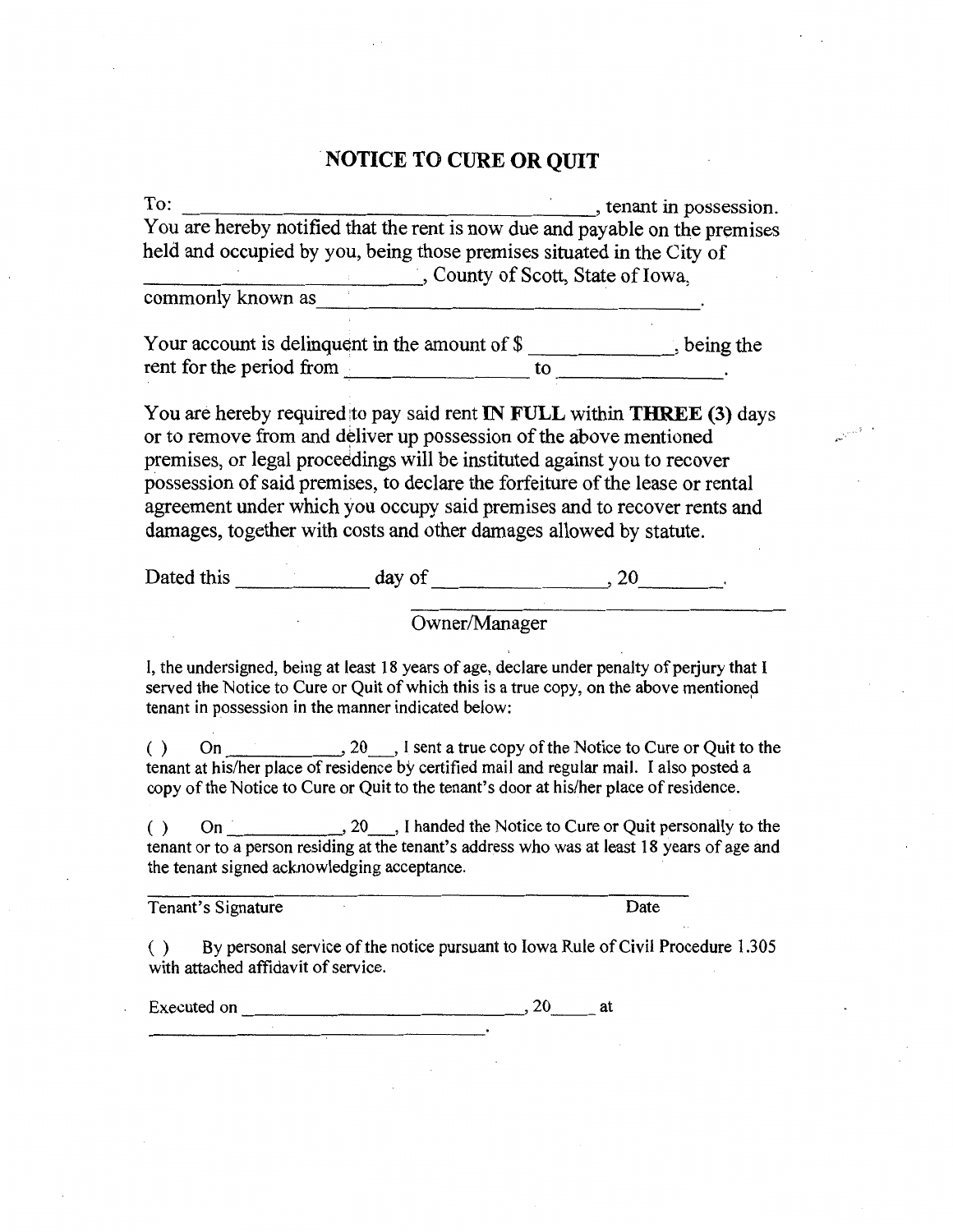#### **NOTICE TO QUIT**

You and each of you are hereby notified that the undersigned now demands that you vacate and surrender to the undersigned within three (3) days\_ from the date of service of this notice upon you, the possession of the premises now occupied by you and described as follows:

This Notice to Quit is given because the tenancy has now been terminated and you have no

further rights to possess the premises. You will therefore take notice and govern yourselves accordingly.

> Landlord<br>By: By: ----~------------

Section 648.3, Code of Iowa.

#### AFFIDAVIT OF SERVICE

The undersigned declares under penalty of perjury that I served the 3-day Notice to Quit, of which this is a true copy, on the above-mentioned Tenant in Possession in the manner(s) indicated below:

[ ] On \_\_\_\_\_\_\_\_\_, 20\_\_\_\_\_, I handed the Notice to \_\_\_\_\_\_\_\_\_\_\_\_\_\_\_\_\_\_\_\_\_\_\_, who is a resident of the tenancy and at least 18 years of age, and who acknowledged this hand delivery by signing and dating as indicated below.

Tenant's Acknowledgement Date

[ ] I personally served the Notice in accordance with Iowa Court Rule 1.305 on \_\_\_\_

[ ] I posted a dated copy of the Notice on the primary entrance door of the tenancy on \_\_\_\_\_ 20\_, and mailed additional copies of the Notice by both regular and certified mail (as that term is defined in Iowa Code §618.15) to the address of the tenancy or to the last known address of the tenant which was:

Executed on  $\qquad \qquad \qquad .20$  at

--------------~S=<>i nature

TO: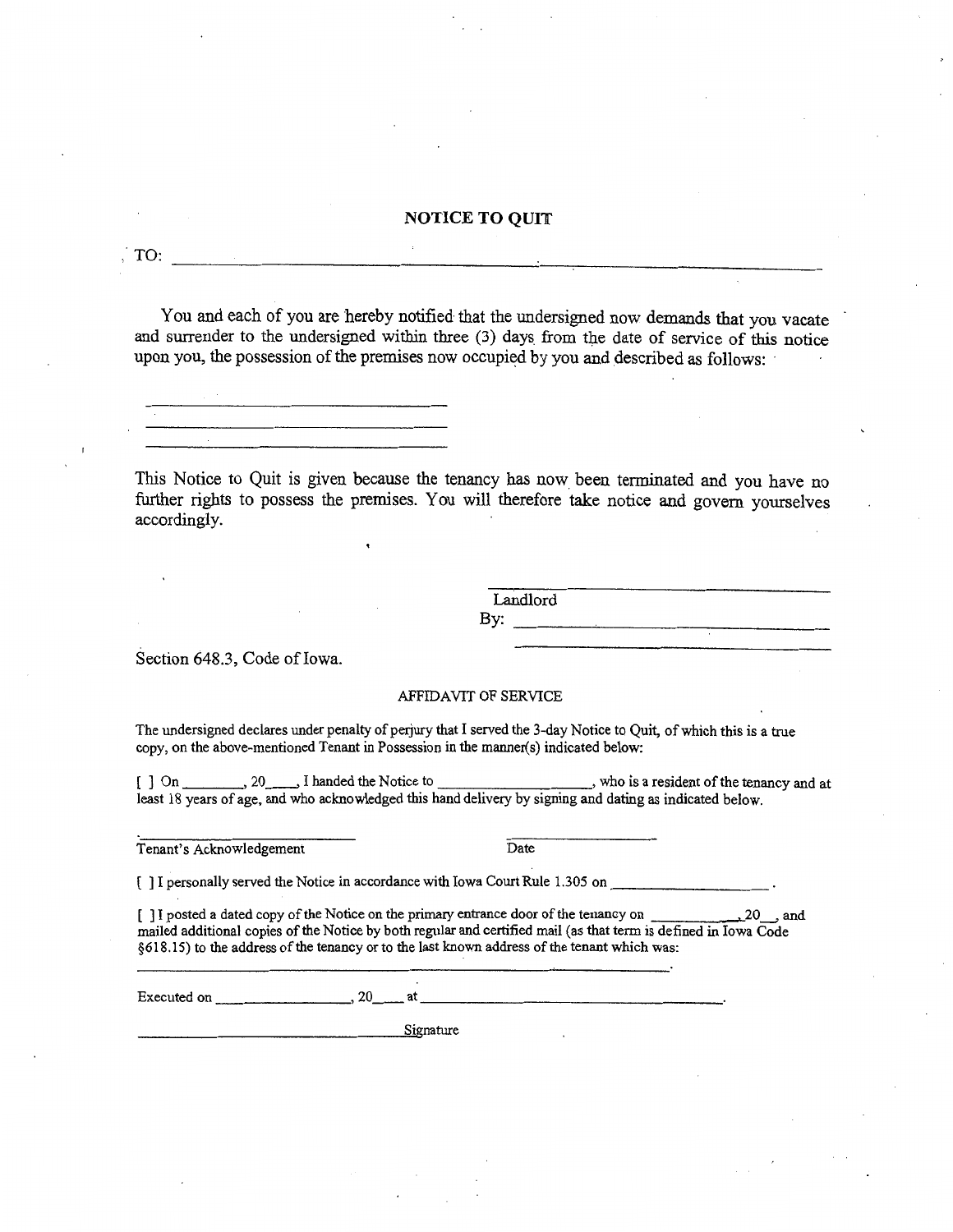#### 30 DAY NOTICE TO TERMINATE TENANCY

TO: ------------------- DATE: \_\_\_\_\_\_ \_

RE: ( address of Premises)

NEXT RENTAL DUE DATE:

You are hereby given notice that the month to month tenancy of the aforesaid premises shall terminate immediately upon the expiration of thirty (30) days after the next rental due date. In the event of such termination of tenancy, you are further notified to immediately remove yourself from and deliver up possession of the aforesaid premises.

This notice is intended for the purpose of terminating the Lease/Rental Agreement by which you now hold possession of the above-described premises, and should you fail to comply, legal proceedings will be instituted against you to recover possession to declare said Rental Agreement forfeited, and to recover rents and damages for the period of unlawful detention.

Owner/Manager

#### AFFIDAVIT OF SERVICE

The undersigned, being first duly sworn, declares under penalty of perjury that I served the 30-day Notice to Terminate Tenancy, of which this is a true copy, on the above-mentioned Tenant in Possession in the manner(s) indicated below:

 $[$ ] On  $[$   $]$  On  $[$   $]$   $]$   $\in$   $[$ tenancy and at least 18 years of age, and who acknowledged this hand delivery by signing and dating as indicated below.

Tenant's Acknowledgement Date

[ ] I personally served the Notice in accordance with Iowa Court Rule 1.305 on

[ ] I posted a dated copy of the Notice on the primary entrance door of the tenancy on 20\_, and mailed additional copies of the Notice by both regular and certified mail (as that term is defined in Iowa Code §618.15) to the address of the tenancy or to the last known address of the tenant which was:

Executed on  $\_\_\_\_\_\_$ ,  $20\_\_\_\_$  at  $\_\_\_\_\_\_\_\_\_$ 

Signature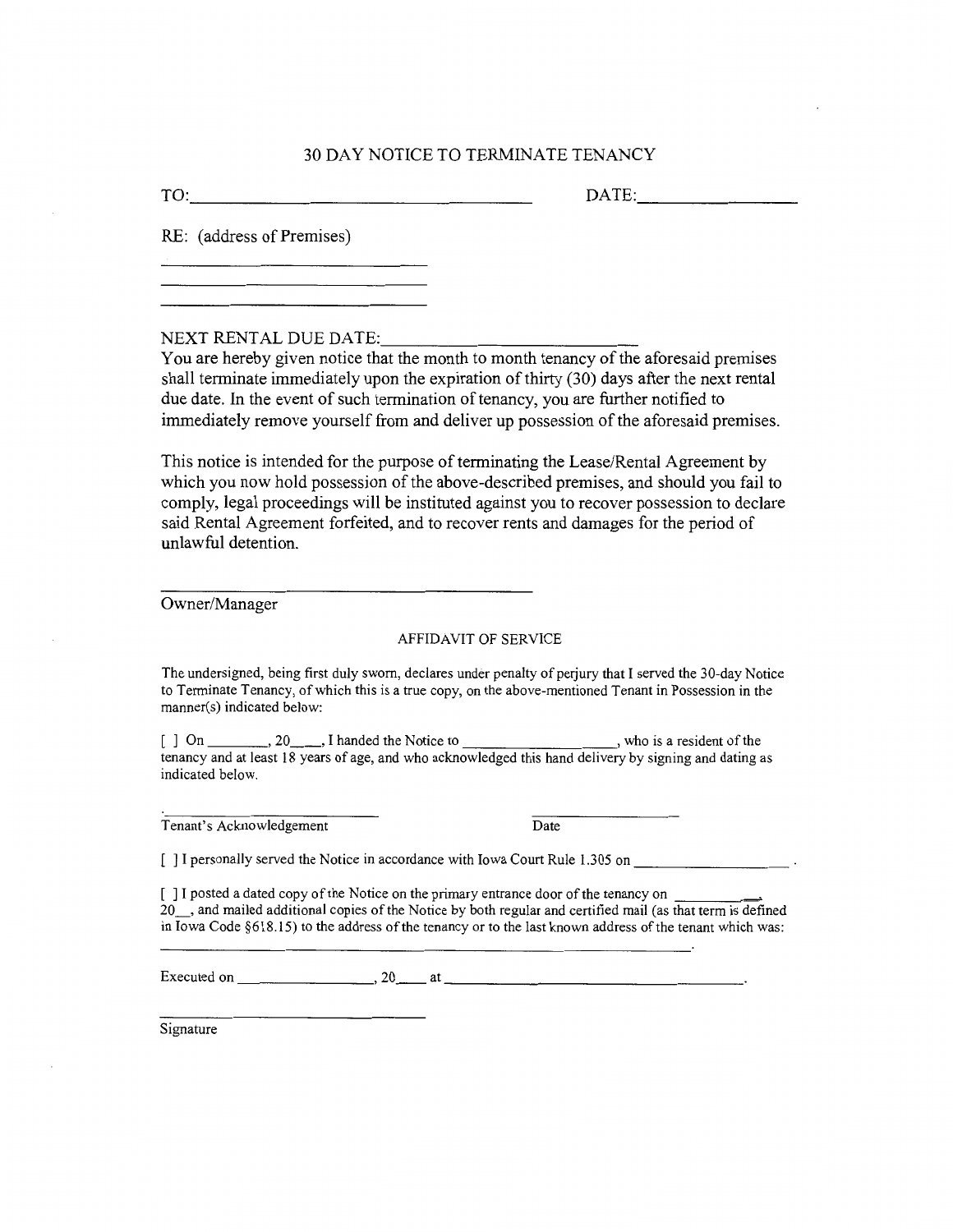## **NOTICE OF NONCOMPLIANCE WITH RENTAL AGREEMENT**  (7/7 **DAY NOTICE)**

 $TO:$   $T0:$   $(Tenant)$ 

You are notified that the undersigned claims the following material noncompliance by you of your Rental Agreement with the undersigned or noncompliance by you of a provision of Iowa Code Section 562A.l 7 which materially affects health and safety, covering the property at:

The specifics of the noncompliance are:

IF THE ABOVE-SPECIFIED BREACH IS NOT REMEDIED WITHIN 7 DAYS AFTER YOU RECEIVE THIS NOTICE, THE RENTAL AGREEMENT WILL TERMJNATE ON \_\_\_\_\_\_ \_

Dated:

Landlord By:

AFFIDAVIT OF SERVICE

The undersigned, being first duly sworn, declares under penalty of perjury that I served the 7/7 day Notice of Noncompliance with Rental Agreement, of which this is a true copy, on the above-mentioned Tenant in Possession in the manner(s) indicated below:

[ ] On \_\_\_\_\_\_\_\_\_, 20\_\_\_\_\_, I handed the Notice to \_\_\_\_\_\_\_\_\_\_\_\_\_\_\_\_, who is a resident of the tenancy and at least 18 years of age, and who acknowledged this hand delivery by signing and dating as indicated below.

Tenant's Acknowledgement Date

[ ] I personally served the Notice in accordance with Iowa Court Rule 1.305 on

[ ] I posted a dated copy of the Notice on the primary entrance door of the tenancy on  $\sim$ , 20 , and mailed additional copies of the Notice by both regular and certified mail (as that term is defined in Iowa Code §618.15) to the address of the tenancy or to the last known address of the tenant which was:

Executed on  $\frac{20}{\pi}$  at  $\frac{20}{\pi}$ 

Signature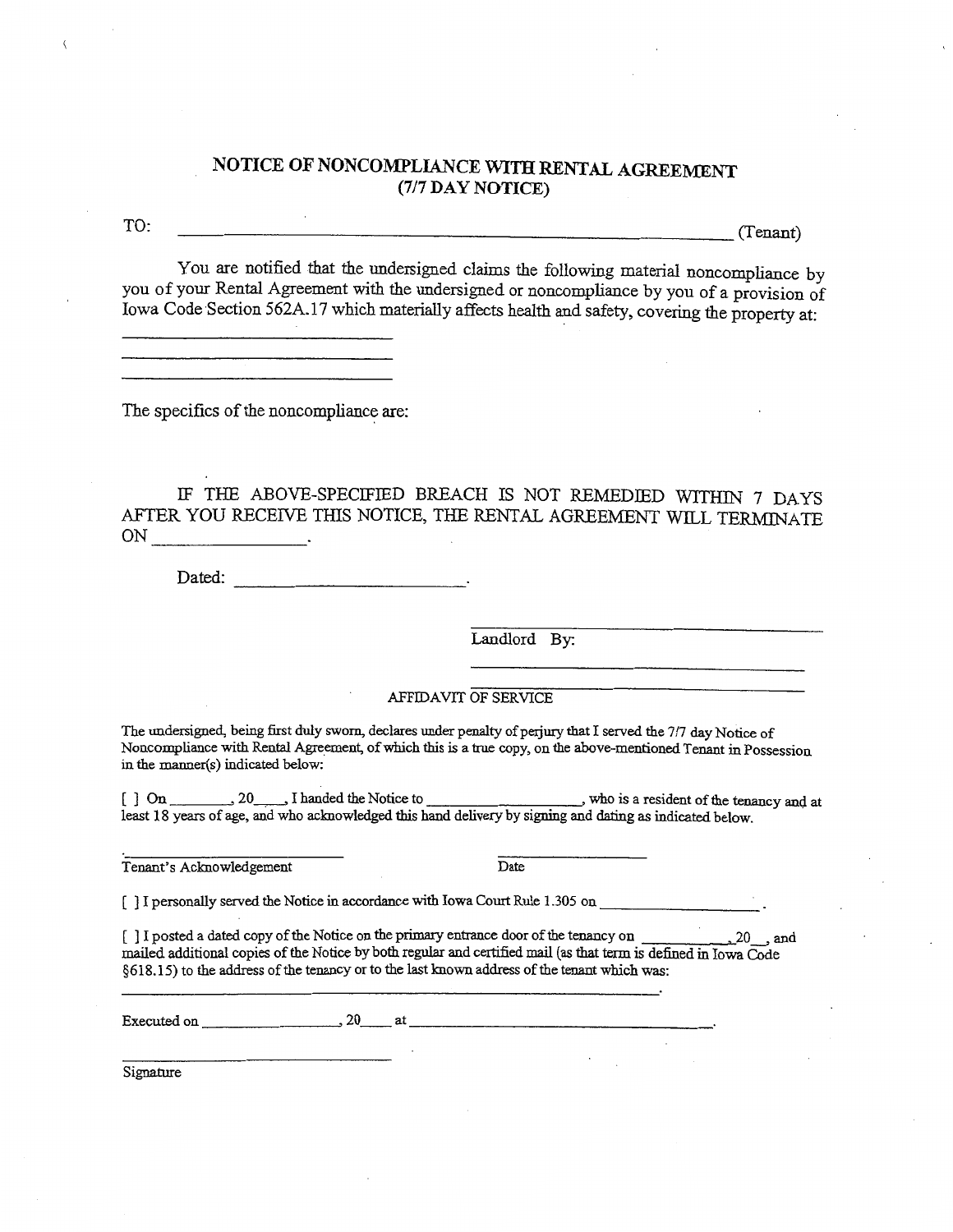#### **THREE DAY NOTICE OF TERMINATION AND NOTICE TO QUIT FOR CLEAR AND PRESENT DANGER PURSUANT TO§ 562A.27A CODE OF IOWA**

 $TO:$ 

You and each of you are hereby notified that pursuant to Iowa Code Section 562A.27A which provides for this single-notice form, your Rental Agreement is terminated effective three (3) days from the date of service of this Notice upon you, and it is demanded that you vacate and surrender possession of the premises now occupied by you and described as follows:

This Notice is being given to you for the reason that you or persons on the premises with your consent have created circumstances, or maintained a threat constituting a clear and present danger to the health and safety of other tenants, the landlord, the landlord's employees or agents, or other persons on or within 1000 feet of the landlord's property. The nature of the clear and present danger, and the incidents giving rise to the clear and present danger are as follows:

( ) Physical assault or threat of physical assault.

- ( ) Illegal use or threat of illegal use of a firearm or other weapon, or possession of an illegal weapon.
- ( ) Illegal possession or delivery of a controlled substance.
- ( ) Other: (specify) \_\_\_\_\_\_\_\_\_\_\_\_\_\_\_\_\_\_\_\_\_\_\_ \_

Specifics: --------------------------------

You will therefore take notice and govern yourselves accordingly.

Landlord

By:  $\qquad \qquad$ 

## AFFIDAVIT OF SERVICE

The undersigned declares under penalty of perjury that I served the 3-day Notice to Quit, of which this is a true copy, on the above-mentioned Tenant in Possession in the manner(s) indicated below:

[] On \_\_\_\_\_\_\_\_, 20 \_\_\_\_\_\_, I handed the Notice to \_\_\_\_\_\_\_\_\_\_\_\_\_\_\_\_\_\_\_\_, who is a resident of the tenancy and at least 18 years of age, and who acknowledged this hand delivery by signing and dating as indicated below.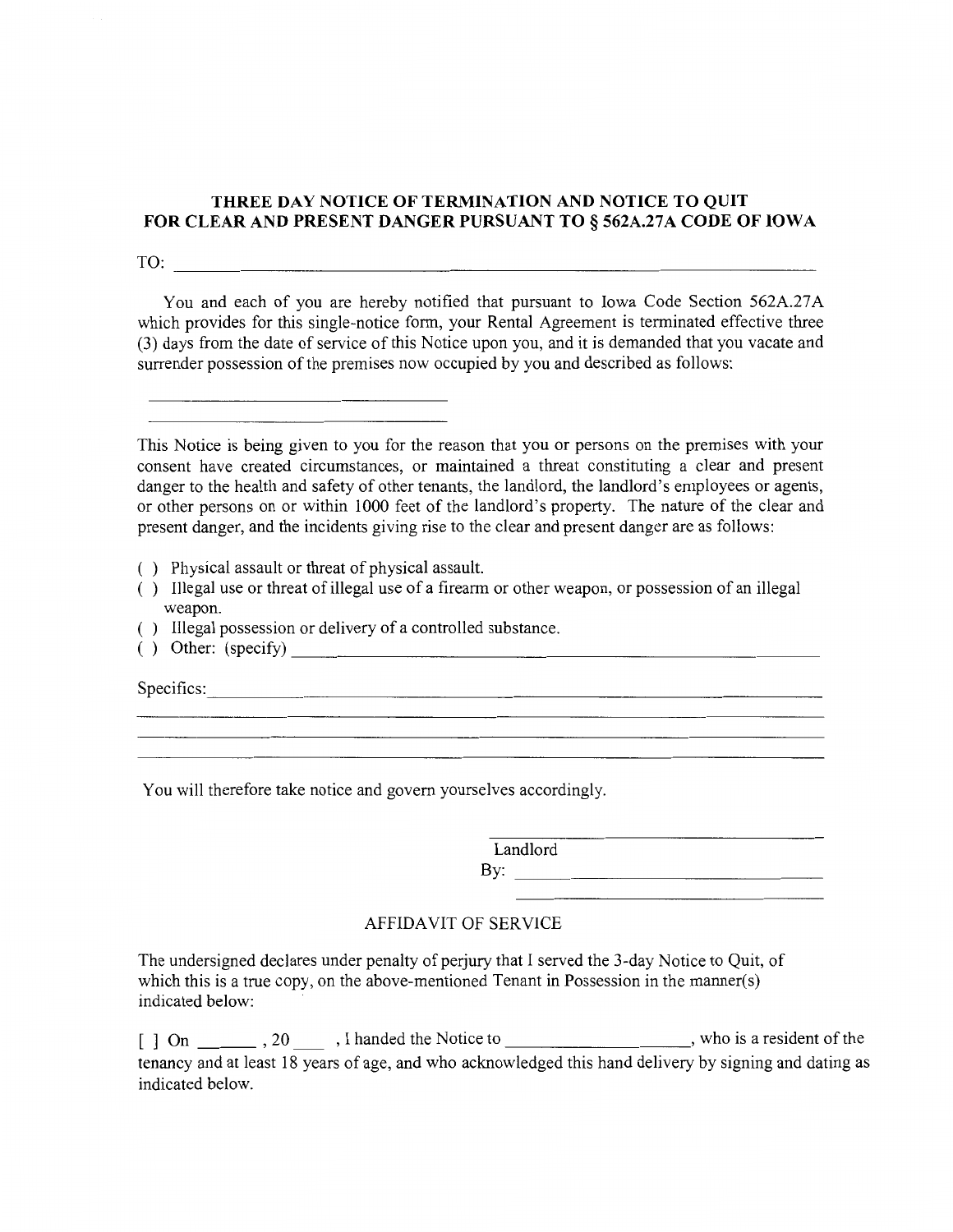Tenant's Acknowledgement Date

[] I personally served the Notice in accordance with Iowa Court Rule 1.305 on

] I posted a dated copy of the Notice on the primary entrance door of the tenancy on 20. and mailed additional copies of the Notice by both regular and certified mail (as that term is defined in Iowa Code §618.15) to the address of the tenancy or to the last known address of the tenant which was:

Executed on  $\frac{20}{\text{cm}}$ , 20  $\frac{20}{\text{cm}}$  at  $\frac{20}{\text{cm}}$ 

Signature

## **562A.27A TERMINATION FOR CREATING A CLEAR AND PRESENT DANGER TO OTHERS.**

I. Notwithstanding section 562A.27 or 648.3, if a tenant has created or maintained a threat constituting a clear and present danger to the health or safety of other tenants, the landlord, the landlord's employee or agent, or other persons on or within one thousand feet of the landlord's property, the landlord, after the service of a single three days' written notice of termination and notice to quit stating the specific activity causing the clear and present danger, and setting forth the language of subsection 3 which includes certain exemption provisions available to the tenant. may file suit against the tenant for recovery of possession of the premises pursuant to chapter 648, except as otherwise provided in subsection 3. The petition shall state the incident or incidents giving rise to the notice of termination and notice to quit. The tenant shall be given the opportunity to contest the termination in the court proceedings by notice thereof at least three days prior tothe hearing.

2. A clear and present danger to the health or safety of other tenants, the landlord, the landlord's employees or agents, or other persons on or within one thousand feet of the landlord's property includes, but is not limited to, any of the following activities of the tenant or of any person on the premises with the consent of the tenant:

- a. Physical assault or the threat of physical assault.
- b. Illegal use of a firearm or other weapon, the threat to

use a firearm or other weapon illegally, or possession of an illegal firearm.

c. Possession of a controlled substance unless the controlled substance was obtained directly from or pursuant to a valid prescription or order by a licensed medical practitioner while acting in the course of the practitioner's professional practice. This paragraph applies to any other person on the premises with the consent of the tenant, but only if the tenant knew of the possession by the other person of a controlled substance.

3. This section shall not apply to a tenant if the activities causing the clear and present danger, as defined in subsection 2, are conducted by a person on the premises other than the tenant and the tenant takes at least one of the following measures against the person conducting the activities:

a. The tenant seeks a protective order, restraining order, order to vacate the homestead, or other similar relief pursuant to chapter 236, 598, 664A, or 915, or any other applicable provision which would apply to the person conducting the activities causing the clear and present danger.

b. The tenant reports the activities causing the clear and present danger to a law enforcement agency or the county attorney in an effort to initiate a criminal action against the person conducting the activities.

c. The tenant writes a letter to the person conducting the activities causing the clear and present danger, telling the person not to return to the premises and that a return to the premises may result in a trespass or other action against the person, and the tenant sends a copy of the letter to a law enforcement agency whose jurisdiction includes the premises. If the tenant has previously written a letter to the person as provided in this paragraph, without taking an action specified in paragraph "a" or "b" or filing a trespass or other action, and the person to whom the letter was sent conducts further activities causing a clear and present danger, the tenant must take one of the actions specified in paragraph "a" or "b" to be exempt from proceedings pursuant to subsection I.

However, in order to fall within the exemptions provided within this subsection, the tenant must provide written proof to the landlord, prior to the commencement of a suit against the tenant, that the tenant has taken one of the measures specified in paragraphs "I" through "3 ".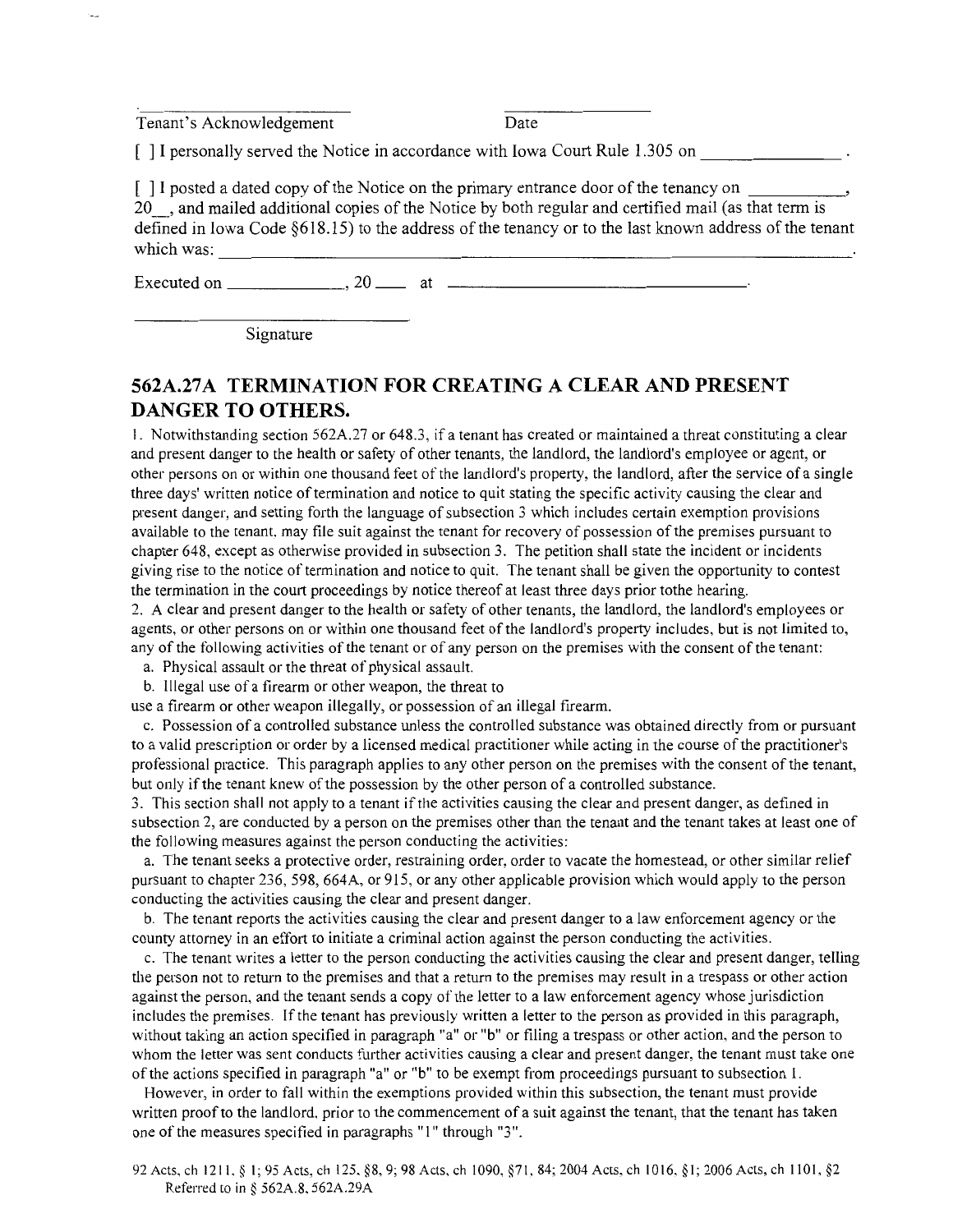#### **NOTICE OF PAST DUE RENT**

| TO:                                       | <u> 1980 - Johann Harry Harry Harry Harry Harry Harry Harry Harry Harry Harry Harry Harry Harry Harry Harry Harry H</u> |                                                                                                                                                                                                                                      |
|-------------------------------------------|-------------------------------------------------------------------------------------------------------------------------|--------------------------------------------------------------------------------------------------------------------------------------------------------------------------------------------------------------------------------------|
|                                           |                                                                                                                         |                                                                                                                                                                                                                                      |
|                                           |                                                                                                                         |                                                                                                                                                                                                                                      |
|                                           | You are notified that the Landlord claims the following past due rent from you under the terms of your                  |                                                                                                                                                                                                                                      |
| Rental Agreement covering the property at |                                                                                                                         |                                                                                                                                                                                                                                      |
|                                           |                                                                                                                         |                                                                                                                                                                                                                                      |
|                                           |                                                                                                                         |                                                                                                                                                                                                                                      |
|                                           |                                                                                                                         |                                                                                                                                                                                                                                      |
|                                           | Total                                                                                                                   | 0.00                                                                                                                                                                                                                                 |
|                                           | IF THE RENT IS NOT PAID WITHIN 3 DAYS AFTER YOU RECEIVE THIS NOTICE THE                                                 |                                                                                                                                                                                                                                      |
|                                           | LANDLORD INTENDS TO TERMINATE THE RENTAL AGREEMENT AS PROVIDED BY THE                                                   |                                                                                                                                                                                                                                      |
| Dated: $\qquad \qquad$                    | UNIFORM RESIDENTIAL LANDLORD AND TENANT ACT.                                                                            |                                                                                                                                                                                                                                      |
|                                           | By                                                                                                                      | (Landlord)(Tenant)                                                                                                                                                                                                                   |
|                                           |                                                                                                                         | Attorney                                                                                                                                                                                                                             |
| 562A.21 or .27<br>Iowa Code               | Address                                                                                                                 | <u> 1988 - John Harry John Harry John Harry John Harry John Harry John Harry John Harry John Harry John Harry John Harry John Harry John Harry John Harry John Harry John Harry John Harry John Harry John Harry John Harry John</u> |
|                                           |                                                                                                                         |                                                                                                                                                                                                                                      |

NOTE: If the Fair Debt Collection Practices Act, 15 U.S.C. 1692 et seq., applies to this communication, attach Form No. 172, Notice of Validation of Debt.

#### **AFFADAVIT OF SERVICE**

| STATE OF IOWA         | SS |
|-----------------------|----|
| ٠<br><b>COUNTY OF</b> |    |

The undersigned being sworn states the above notice was given to each of the persons to whom the notice is addressed, by delivering or mailing by certified or registered mail a copy of the notice to each of the persons at the date and at the place set opposite their respective names:

| المتاريخ الانتقال فبالمقارن المتناسبات المتناسبات<br>Name | ------<br>Mo. | Day | Yr. | City, Town, or<br>I Township | County | State |
|-----------------------------------------------------------|---------------|-----|-----|------------------------------|--------|-------|
|                                                           |               |     |     |                              |        |       |
|                                                           | ----          |     |     |                              |        |       |
|                                                           |               |     |     |                              |        |       |
|                                                           |               |     |     |                              |        |       |

Subscribed and sworn to me this  $\frac{1}{\sqrt{1-\frac{1}{n}}}\cdot\frac{1}{\sqrt{1-\frac{1}{n}}}\cdot\frac{1}{\sqrt{1-\frac{1}{n}}}\cdot\frac{1}{\sqrt{1-\frac{1}{n}}}\cdot\frac{1}{\sqrt{1-\frac{1}{n}}}\cdot\frac{1}{\sqrt{1-\frac{1}{n}}}\cdot\frac{1}{\sqrt{1-\frac{1}{n}}}\cdot\frac{1}{\sqrt{1-\frac{1}{n}}}\cdot\frac{1}{\sqrt{1-\frac{1}{n}}}\cdot\frac{1}{\sqrt{1-\frac{1}{n}}}\cdot\frac{1}{\sqrt{$ 

Notary Public in and for the State of Iowa